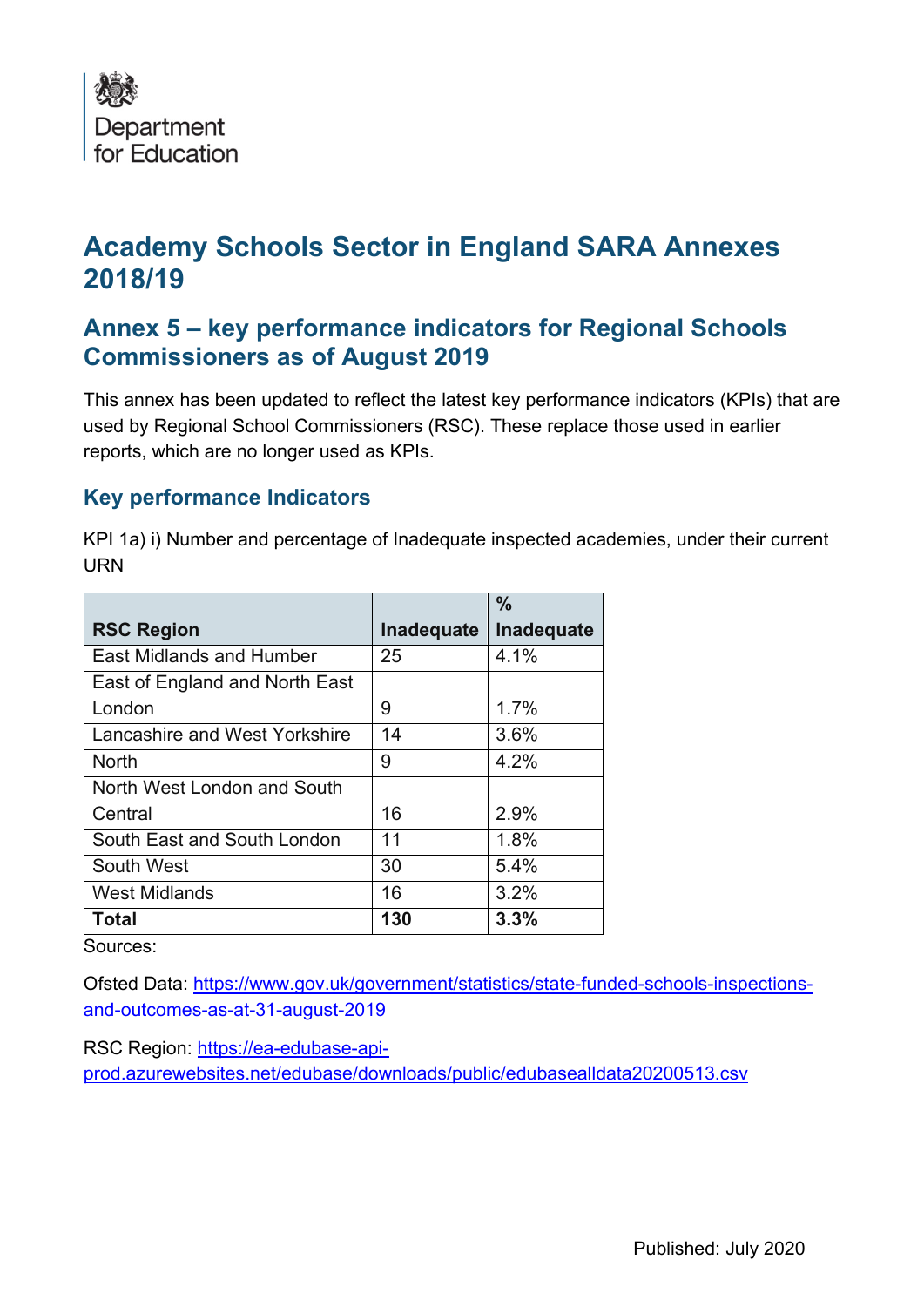KPI 1a) ii) Number (%) of Inadequate inspected Free Schools, under their current URN

|                                 |                | $\frac{0}{0}$ |
|---------------------------------|----------------|---------------|
| <b>RSC Region</b>               | Inadequate     | Inadequate    |
| <b>East Midlands and Humber</b> | 0              | 0.0%          |
| East of England and North East  |                |               |
| London                          | 4              | 7.6%          |
| Lancashire and West Yorkshire   | $\overline{2}$ | 4.6%          |
| <b>North</b>                    | 1              | 10.0%         |
| North West London and South     |                |               |
| Central                         | 1              | 1.2%          |
| South East and South London     | U              | 0.0%          |
| South West                      | 4              | 25.0%         |
| <b>West Midlands</b>            | 3              | 8.3%          |
| <b>Total</b>                    | 15             | 4.8%          |

Sources:

and-outcomes-as-at-31-august-2019 Ofsted Data: <https://www.gov.uk/government/statistics/state-funded-schools-inspections>-

RSC Region: [https://ea-edubase-api-](https://ea-edubase-api)

prod.azurewebsites.net/edubase/downloads/public/edubasealldata20200513.csv

KPI 1a) iii) Number (%) of Inadequate inspected University Technical Colleges, under their current URN

|                                 |            | $\frac{0}{0}$ |
|---------------------------------|------------|---------------|
| <b>RSC Region</b>               | Inadequate | Inadequate    |
| <b>East Midlands and Humber</b> | 1          | 20.0%         |
| East of England and North East  |            |               |
| London                          | O          | 0.0%          |
| Lancashire and West Yorkshire   | 0          | 0.0%          |
| <b>North</b>                    | O          | 0.0%          |
| North West London and South     |            |               |
| Central                         | O          | 0.0%          |
| South East and South London     | 1          | 33.3%         |
| South West                      | 1          | 33.3%         |
| <b>West Midlands</b>            | 1          | 14.3%         |
| Total                           | Δ          | 10.5%         |

Sources:

Ofsted Data: <https://www.gov.uk/government/statistics/state-funded-schools-inspections>-

<u>and-outcomes-as-at-31-august-2019</u><br>RSC Region: <u>https://ea-edubase-api-</u>

[prod.azurewebsites.net/edubase/downloads/public/edubasealldata20200513.csv](https://prod.azurewebsites.net/edubase/downloads/public/edubasealldata20200513.csv)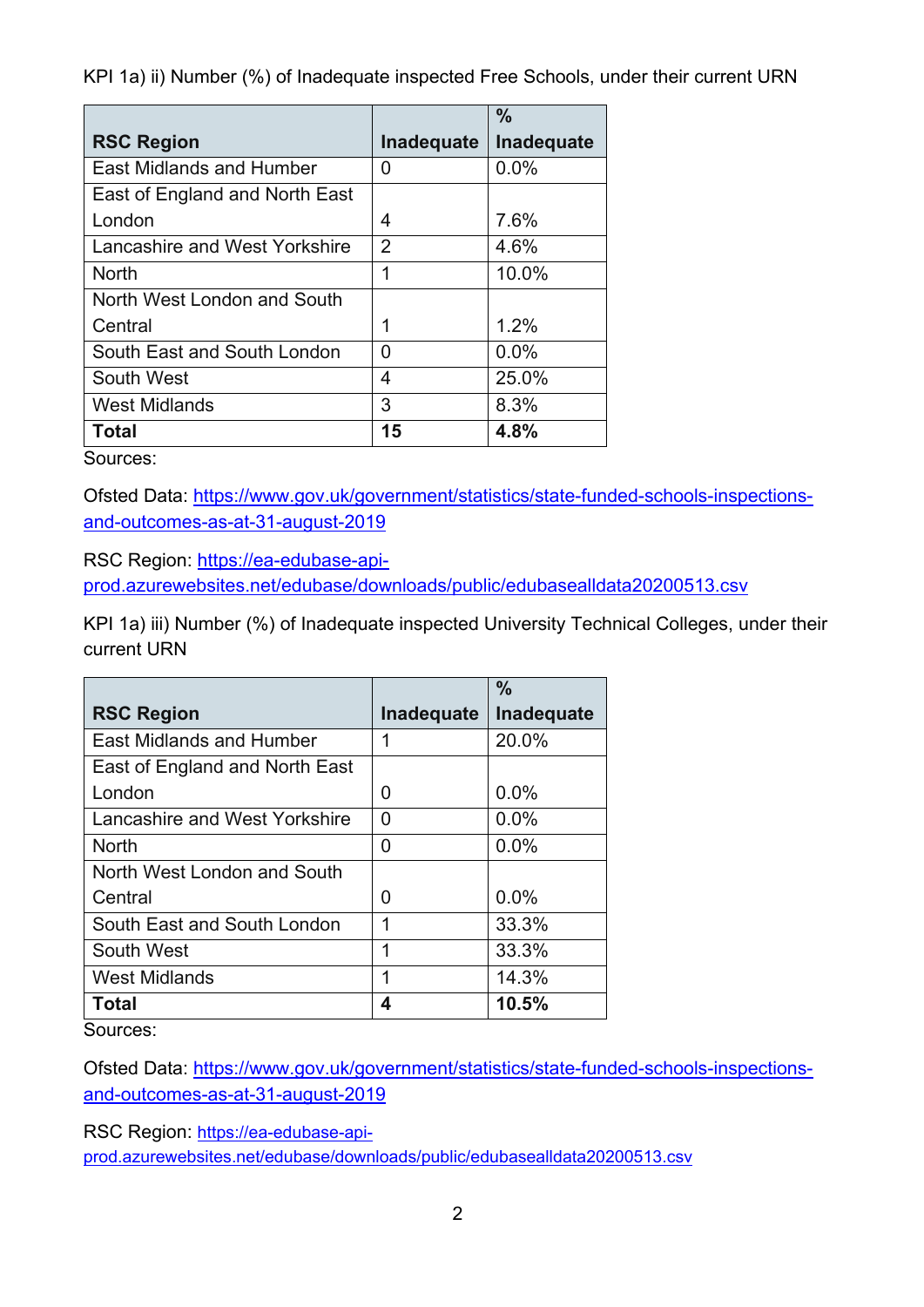KPI 1b) Number (%) of previous inadequate LA maintained schools becoming good or outstanding inspected sponsored academies

|                                 | <b>Number becoming</b> | % becoming       |
|---------------------------------|------------------------|------------------|
| <b>RSC Region</b>               | Good/Outstanding       | Good/Outstanding |
| <b>East Midlands and Humber</b> | 55                     | 72.4%            |
| East of England and North       |                        |                  |
| East London                     | 89                     | 72.4%            |
| Lancashire and West Yorkshire   | 40                     | 64.5%            |
| <b>North</b>                    | 14                     | 53.8%            |
| North West London and South     |                        |                  |
| Central                         | 35                     | 67.3%            |
| South East and South London     | 80                     | 82.5%            |
| South West                      | 37                     | 59.7%            |
| <b>West Midlands</b>            | 66                     | 78.6%            |
| Total                           | 416                    | 71.5%            |

inspections-and-outcomes-official-statistics Source: <https://www.gov.uk/government/collections/maintained-schools-and-academies>-

KPI 2ai) Number of inadequate schools in the process to become an academy under Section 5D of the Academies Act 2010

|                                 | <b>Number in</b> |
|---------------------------------|------------------|
|                                 | process of       |
| <b>RSC Region</b>               | conversion       |
| <b>East Midlands and Humber</b> | 14               |
| East of England and North       |                  |
| East London                     | 10               |
| Lancashire and West Yorkshire   | 45               |
| North                           | 17               |
| North West London and South     |                  |
| Central                         | 15               |
| South East and South London     | 15               |
| South West                      | 15               |
| <b>West Midlands</b>            | 38               |
| Total                           | 169              |

Source: Internal Management information as of August 2019